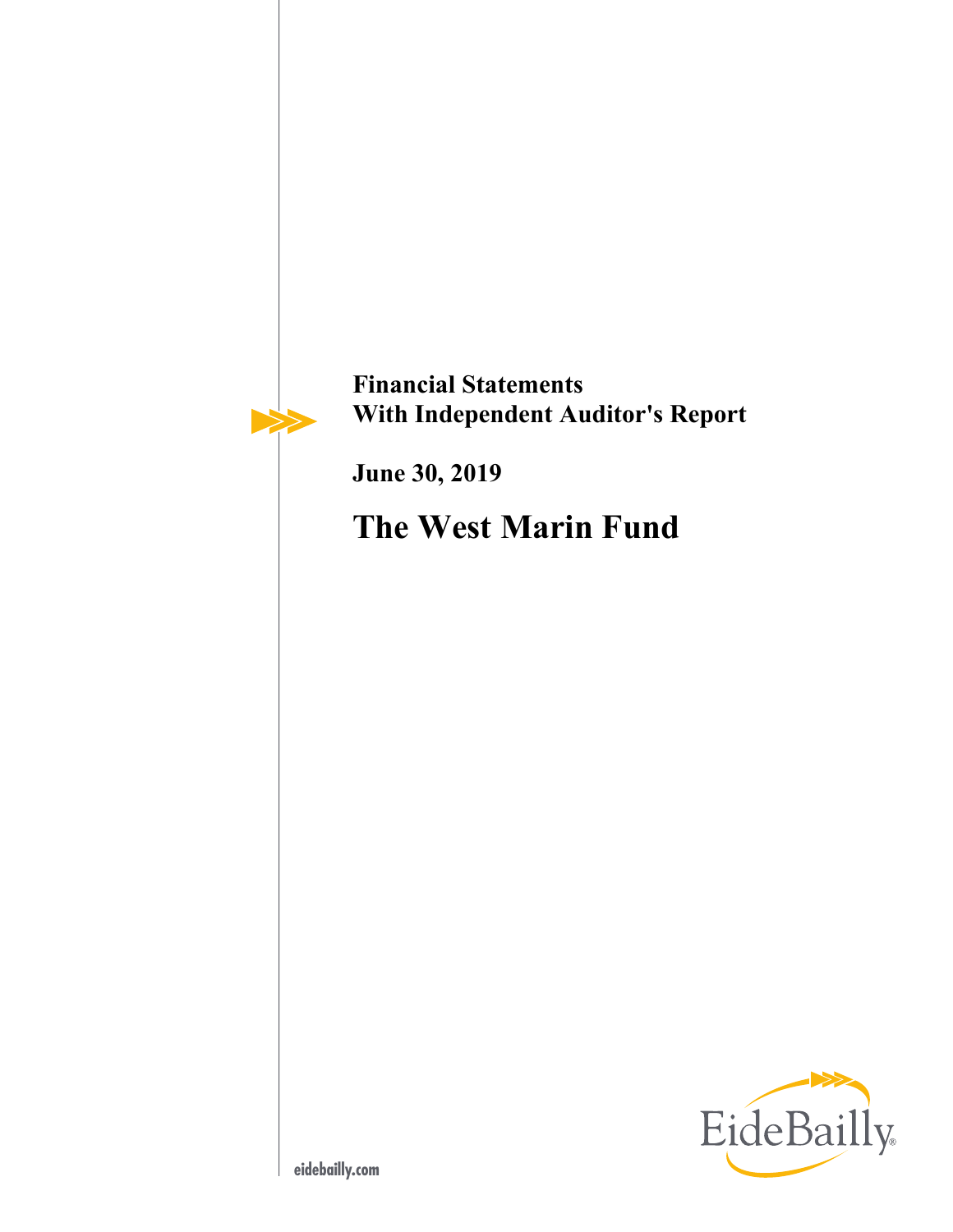## **JUNE 30, 2019**

## **CONTENTS**

| FINANCIAL STATEMENTS                    |  |
|-----------------------------------------|--|
| <b>Statement of Financial Position</b>  |  |
| <b>Statement of Activities</b>          |  |
| <b>Statement of Functional Expenses</b> |  |
| <b>Statement of Cash Flows</b>          |  |
|                                         |  |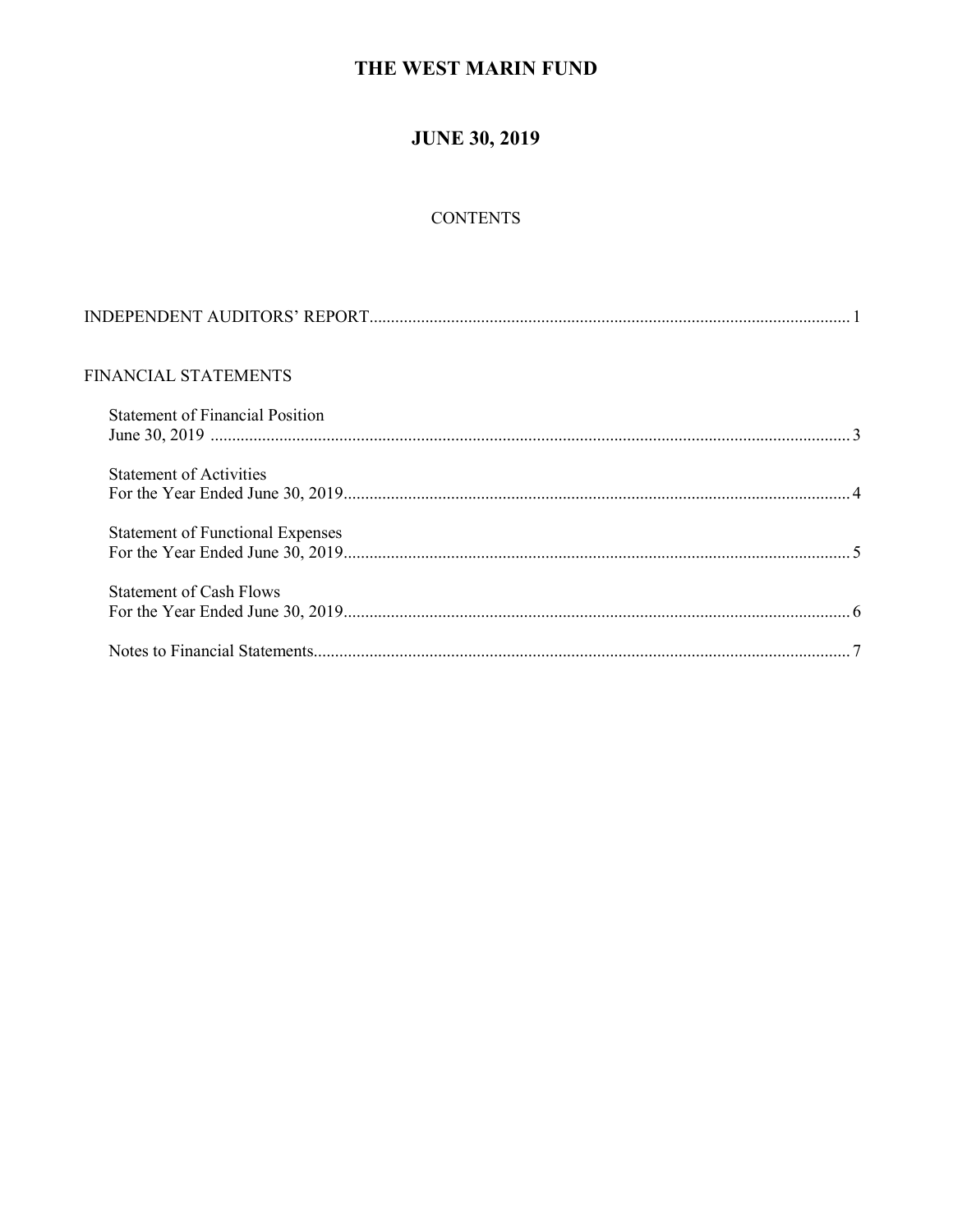

**CPAs & BUSINESS ADVISORS** 

#### **INDEPENDENT AUDITORS' REPORT**

The West Marin Fund Point Reyes Station, California

We have audited the accompanying financial statements of The West Marin Fund (a nonprofit organization), which comprise the statement of financial position as of June 30, 2019, and the related statements of activities, functional expenses, and cash flows for the year then ended, and the related notes to the financial statements.

#### **Management's Responsibility for the Financial Statements**

Management is responsible for the preparation and fair presentation of these financial statements in accordance with accounting principles generally accepted in the United States of America; this includes the design, implementation, and maintenance of internal control relevant to the preparation and fair presentation of financial statements that are free from material misstatement, whether due to fraud or error.

#### **Auditors' Responsibility**

Our responsibility is to express an opinion on these financial statements based on our audit. We conducted our audit in accordance with auditing standards generally accepted in the United States of America. Those standards require that we plan and perform the audit to obtain reasonable assurance about whether the financial statements are free from material misstatement.

An audit involves performing procedures to obtain audit evidence about the amounts and disclosures in the financial statements. The procedures selected depend on the auditor's judgment, including the assessment of the risks of material misstatement of the financial statements, whether due to fraud or error. In making those risk assessments, the auditor considers internal control relevant to the entity's preparation and fair presentation of the financial statements in order to design audit procedures that are appropriate in the circumstances, but not for the purpose of expressing an opinion on the effectiveness of the entity's internal control. Accordingly, we express no such opinion. An audit also includes evaluating the appropriateness of accounting policies used and the reasonableness of significant accounting estimates made by management, as well as evaluating the overall presentation of the financial statements.

We believe that the audit evidence we have obtained is sufficient and appropriate to provide a basis for our audit opinion.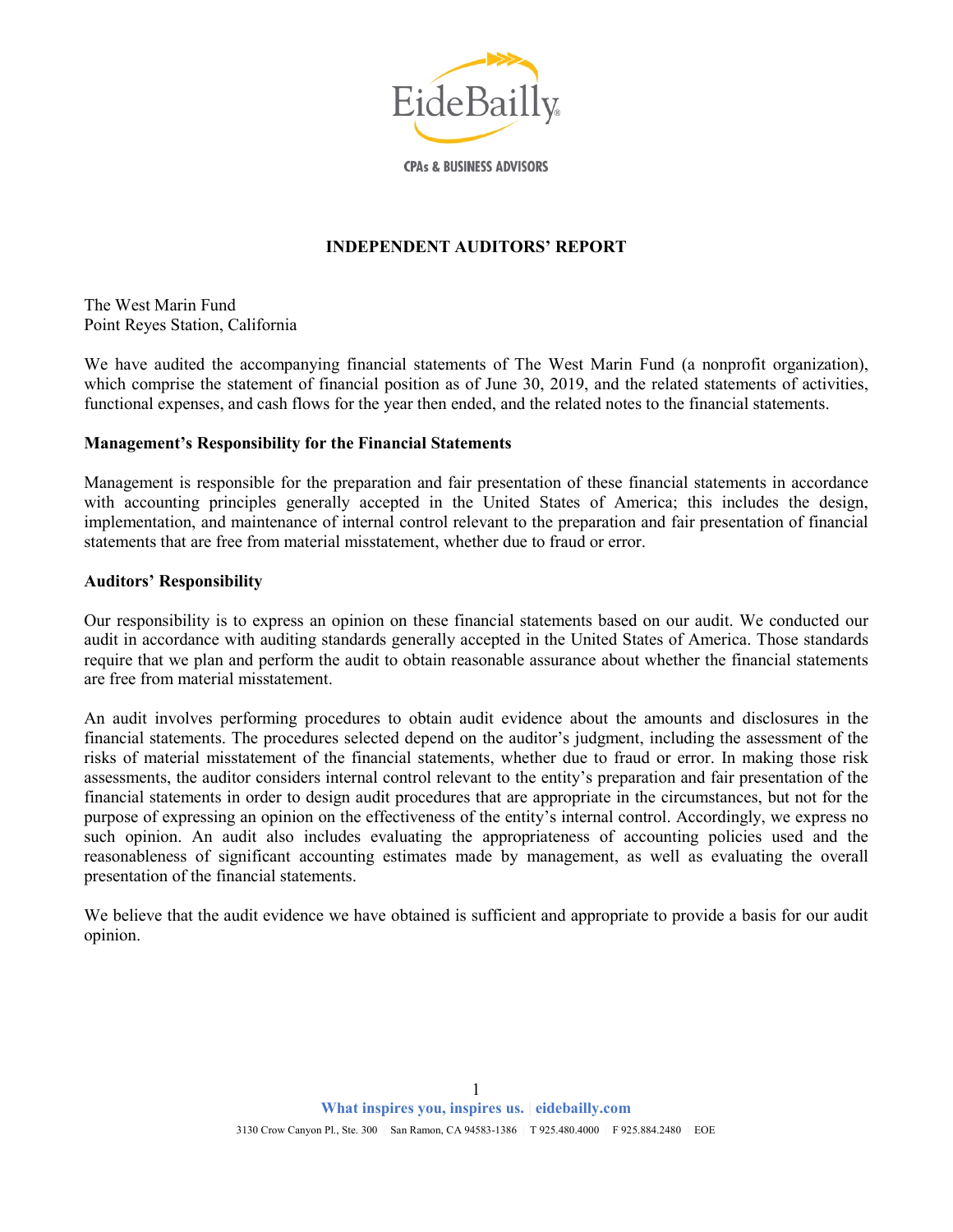#### **Opinion**

In our opinion, the financial statements referred to above present fairly, in all material respects, the financial position of The West Marin Fund as of June 30, 2019, and the changes in its net assets and its cash flows for the year then ended in accordance with accounting principles generally accepted in the United States of America.

Ede Sailly LLP

San Ramon, California April 9, 2020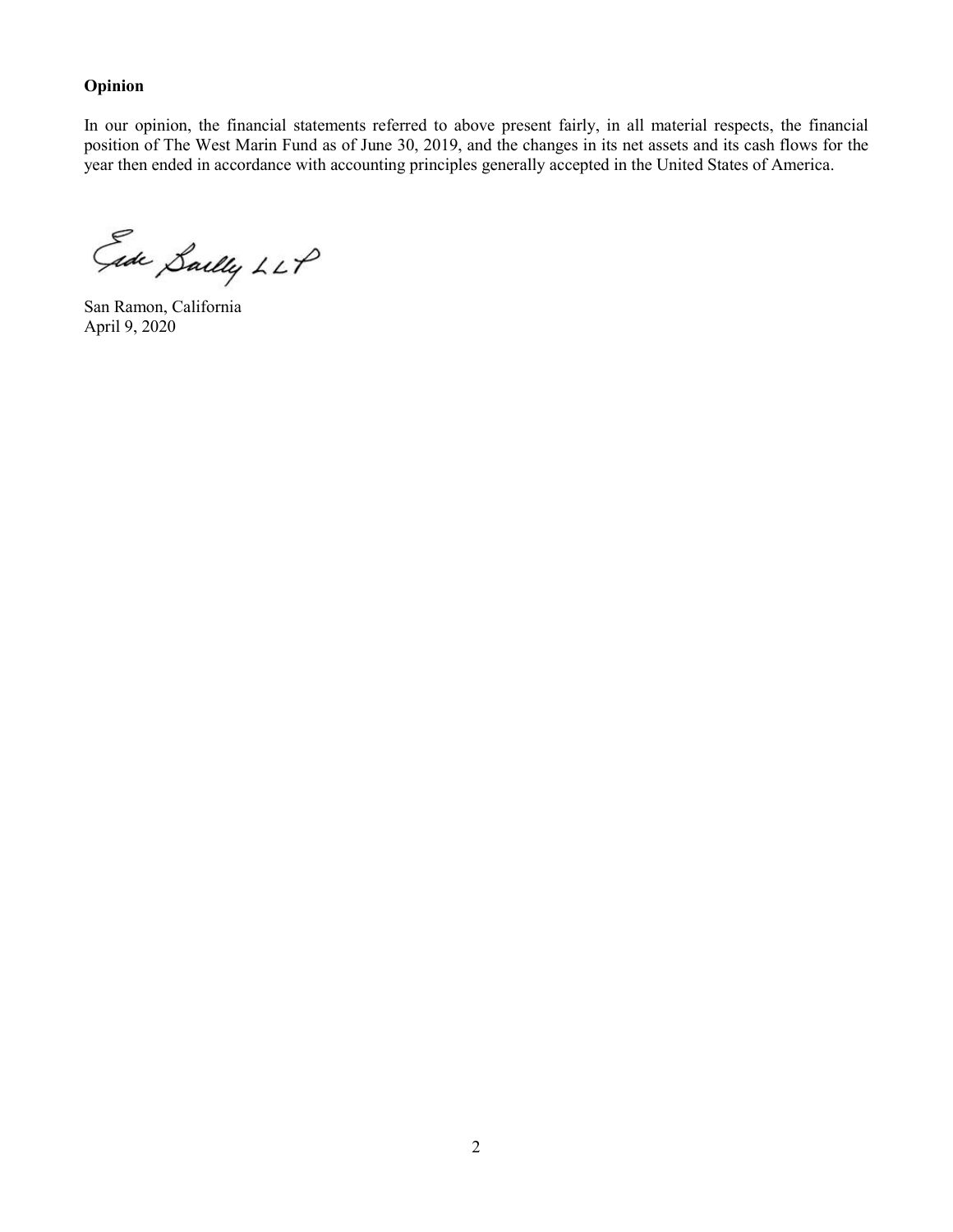# **STATEMENT OF FINANCIAL POSITION JUNE 30, 2019**

| <b>ASSETS</b>                               |    |           |
|---------------------------------------------|----|-----------|
| Cash and cash equivalents                   | \$ | 110,667   |
| Investments at fair value                   |    | 503,040   |
| Beneficial interest in community foundation |    | 2,105,528 |
| Prepaid expenses                            |    | 1,814     |
| <b>Total Assets</b>                         | S  | 2,721,049 |
|                                             |    |           |
| <b>LIABILITIES</b>                          |    |           |
| Accounts payable                            | S  | 5,086     |
| <b>Total Liabilities</b>                    |    | 5,086     |
|                                             |    |           |
| <b>NET ASSETS</b>                           |    |           |
| Without donor restrictions                  |    |           |
| Undesignated                                |    | 1,218,327 |
| With donor restrictions                     |    | 1,497,636 |
| <b>Total Net Assets</b>                     |    | 2,715,963 |
| <b>Total Liabilities and Net Assets</b>     |    | 2,721,049 |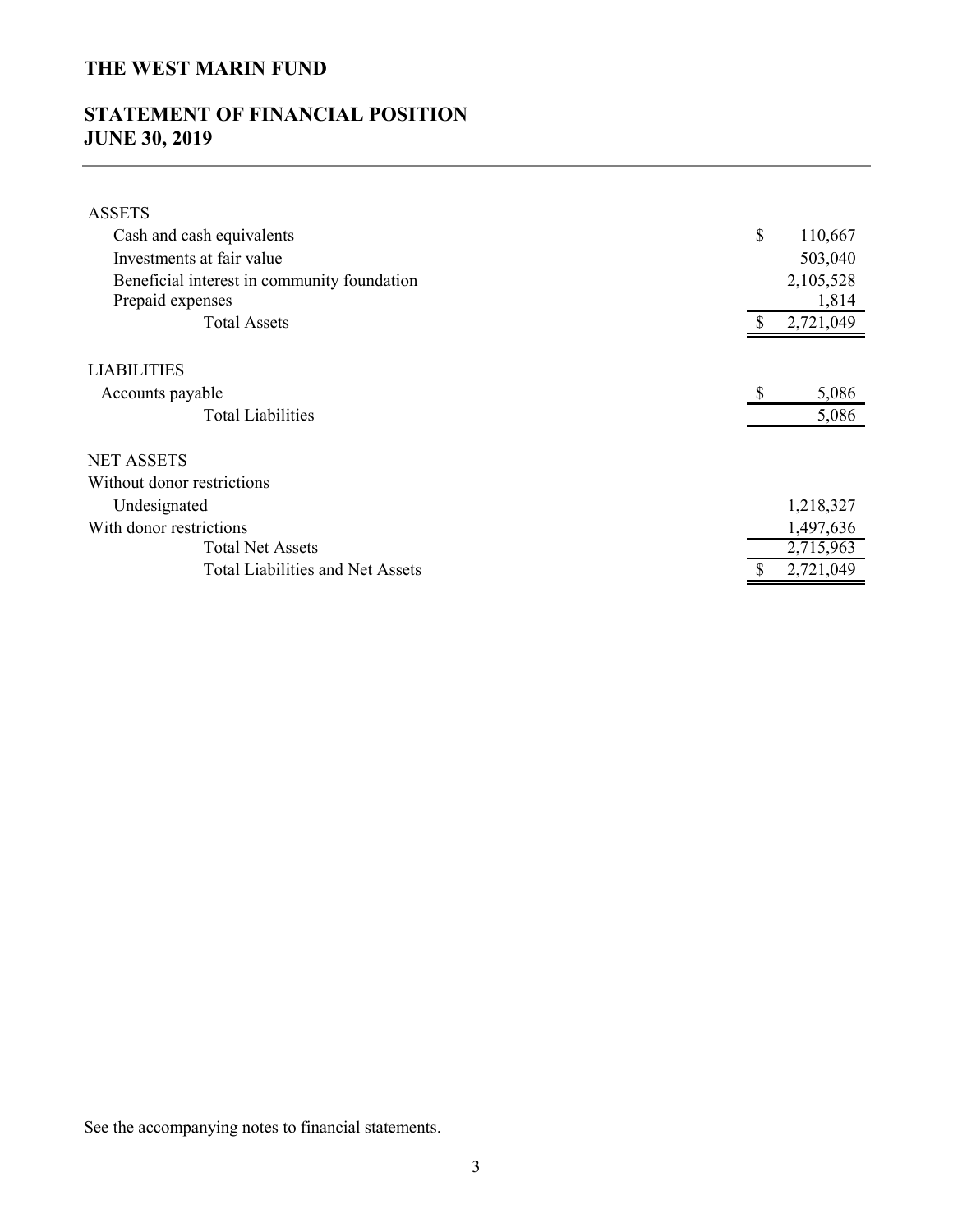# **STATEMENT OF ACTIVITIES FOR THE YEAR ENDED JUNE 30, 2019**

|                                       | <b>Without Donor</b><br>With Donor<br>Restrictions<br>Restrictions |           | Total           |                 |
|---------------------------------------|--------------------------------------------------------------------|-----------|-----------------|-----------------|
| <b>Support and Revenues</b>           |                                                                    |           |                 |                 |
| Contributions                         | \$                                                                 | 453,366   | \$<br>1,675,189 | \$<br>2,128,555 |
| Investment income, net of investment  |                                                                    |           |                 |                 |
| expenses                              |                                                                    | 75,455    | 38,071          | 113,526         |
| Other income                          |                                                                    | 1,000     |                 | 1,000           |
| Net assets released from restrictions |                                                                    | 775,368   | (775,368)       |                 |
| <b>Total Support and Revenues</b>     |                                                                    | 1,305,189 | 937,892         | 2,243,081       |
| Expenses                              |                                                                    |           |                 |                 |
| Community grants                      |                                                                    | 926,518   |                 | 926,518         |
| Supporting services                   |                                                                    |           |                 |                 |
| Management and general                |                                                                    | 86,451    |                 | 86,451          |
| Fundraising                           |                                                                    | 48,044    |                 | 48,044          |
| Total program and supporting services |                                                                    | 1,061,013 |                 | 1,061,013       |
| <b>CHANGE IN NET ASSETS</b>           |                                                                    | 244,176   | 937,892         | 1,182,068       |
| NET ASSETS, BEGINNING OF YEAR         |                                                                    | 974,151   | 559,744         | 1,533,895       |
| NET ASSETS, END OF YEAR               | S                                                                  | 1,218,327 | \$<br>1,497,636 | \$<br>2,715,963 |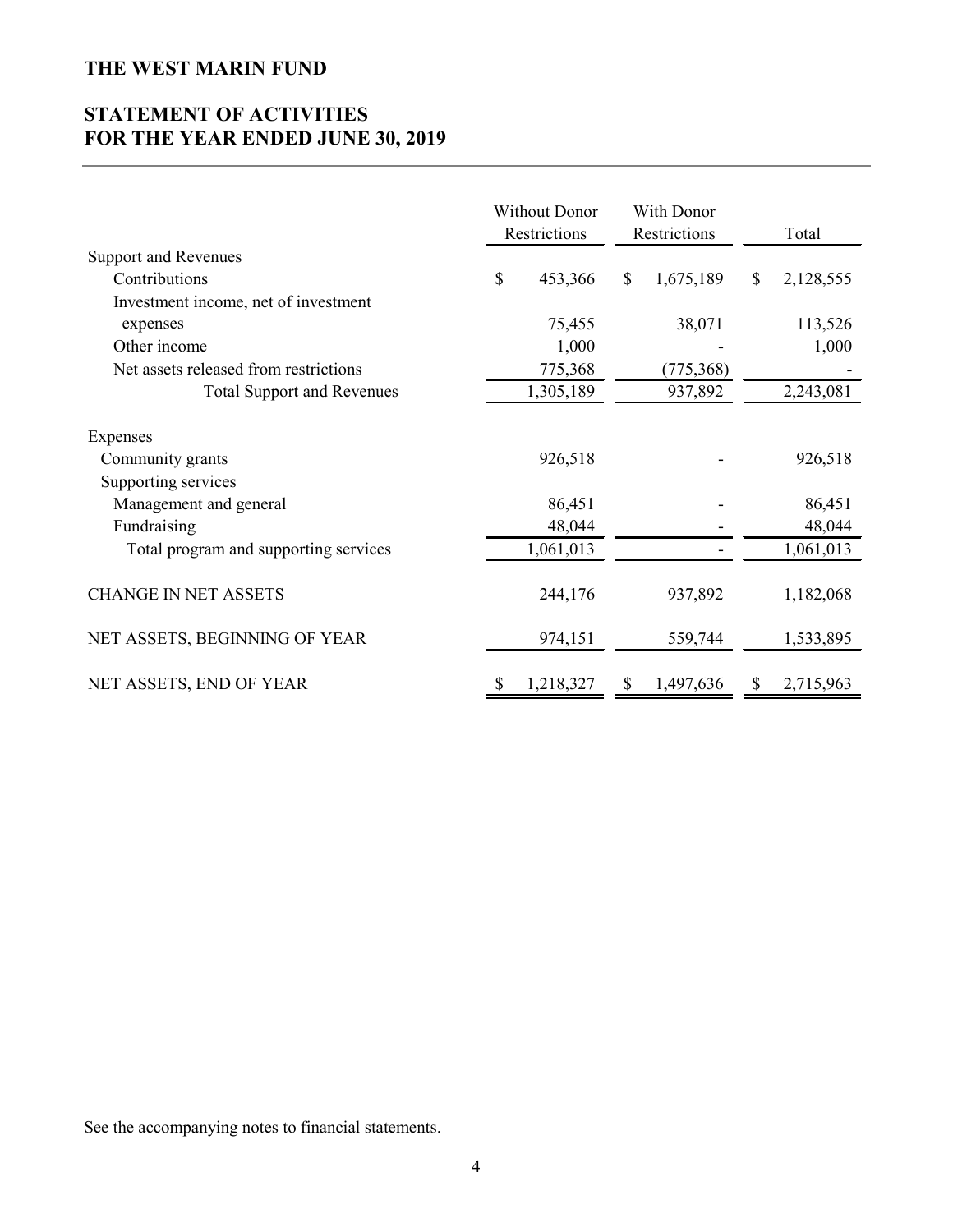# **STATEMENT OF FUNCTIONAL EXPENSES THE YEAR ENDED JUNE 30, 2019**

|                       | Community<br>Grants |         | Management<br>and<br>General |                              |    |        |     | Fundraising<br>Activities | Total<br>Expenses |  |
|-----------------------|---------------------|---------|------------------------------|------------------------------|----|--------|-----|---------------------------|-------------------|--|
| Grants                | S                   | 711,822 | \$                           | $\qquad \qquad \blacksquare$ | S  |        |     | 711,822                   |                   |  |
| Personnel costs       |                     | 155,958 |                              | 29,309                       |    | 33,786 |     | 219,053                   |                   |  |
| Miscellaneous         |                     |         |                              | 844                          |    |        |     | 844                       |                   |  |
| Office expenses       |                     | 6,713   |                              | 29,953                       |    | 13,482 |     | 50,148                    |                   |  |
| Occupancy             |                     | 8,190   |                              | 2,037                        |    | 776    |     | 11,003                    |                   |  |
| Professional services |                     | 43,377  |                              | 22,260                       |    |        |     | 65,637                    |                   |  |
| Travel                |                     | 458     |                              | 2,048                        |    |        |     | 2,506                     |                   |  |
| <b>Total Expenses</b> | ¢                   | 926,518 | S                            | 86,451                       | \$ | 48,044 | \$. | 1,061,013                 |                   |  |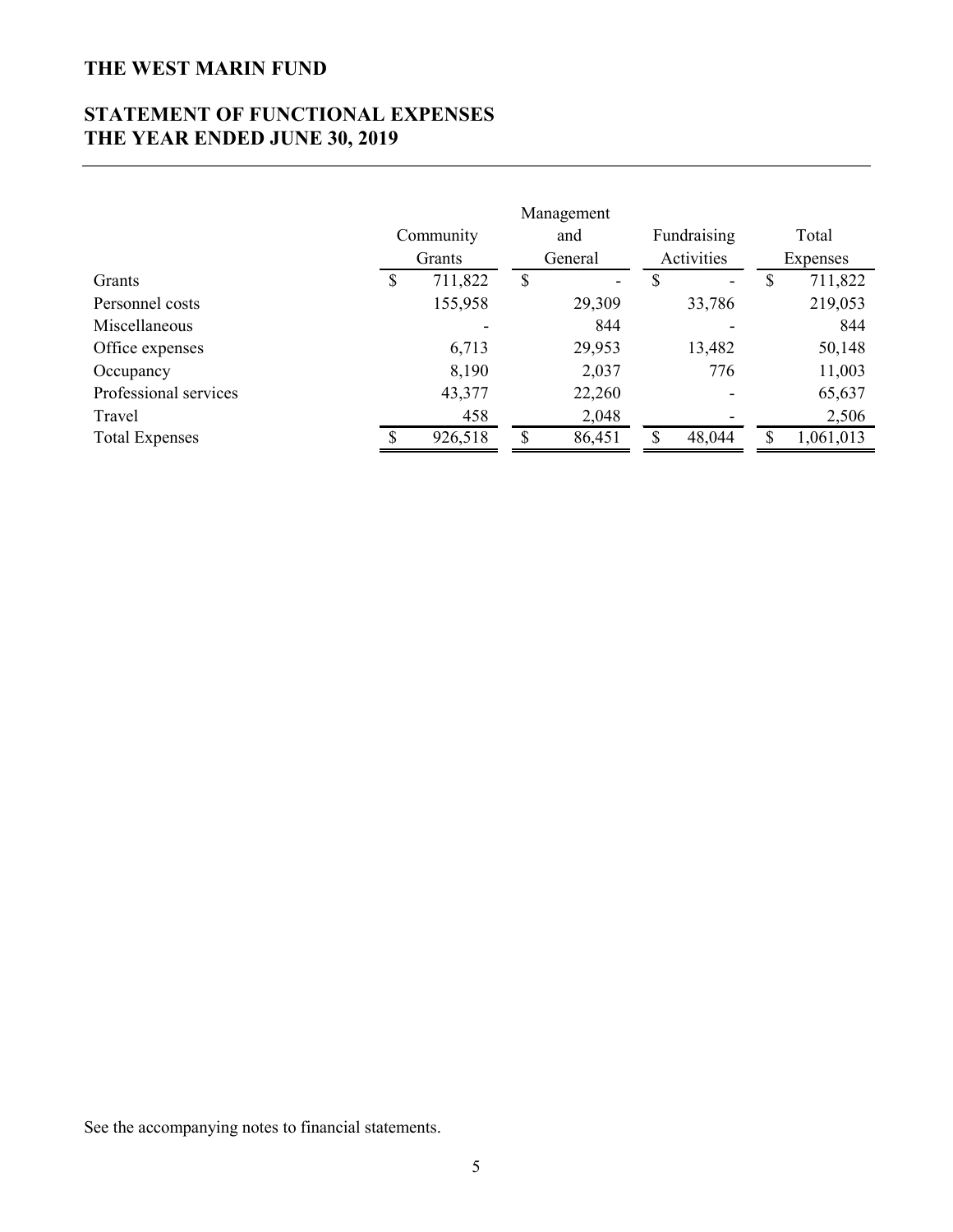# **STATEMENT OF CASH FLOWS FOR THE YEAR ENDED JUNE 30, 2019**

| CASH FLOWS FROM OPERATING ACTIVITIES          |                 |
|-----------------------------------------------|-----------------|
| Change in net assets                          | \$<br>1,182,068 |
| Adjustments to reconcile change in net assets |                 |
| to net cash provided by operations            |                 |
| Change in operating assets and liabilities    |                 |
| Accounts payable                              | 2,483           |
| Net Cash Provided by Operating Activities     | (920, 977)      |
| CASH FLOWS FROM INVESTING ACTIVITIES          |                 |
| Purchase of investments                       | 817,473         |
| Proceeds from sale of investments             | 212,199         |
| Net Cash Used by Investing Activities         | 1,029,672       |
|                                               |                 |
| NET INCREASE IN CASH AND CASH EQUIVALENTS     | 108,695         |
| CASH AND CASH EQUIVALENTS, Beginning of Year  | 1,972           |
| CASH AND CASH EQUIVALENTS, End of Year        | \$<br>110,667   |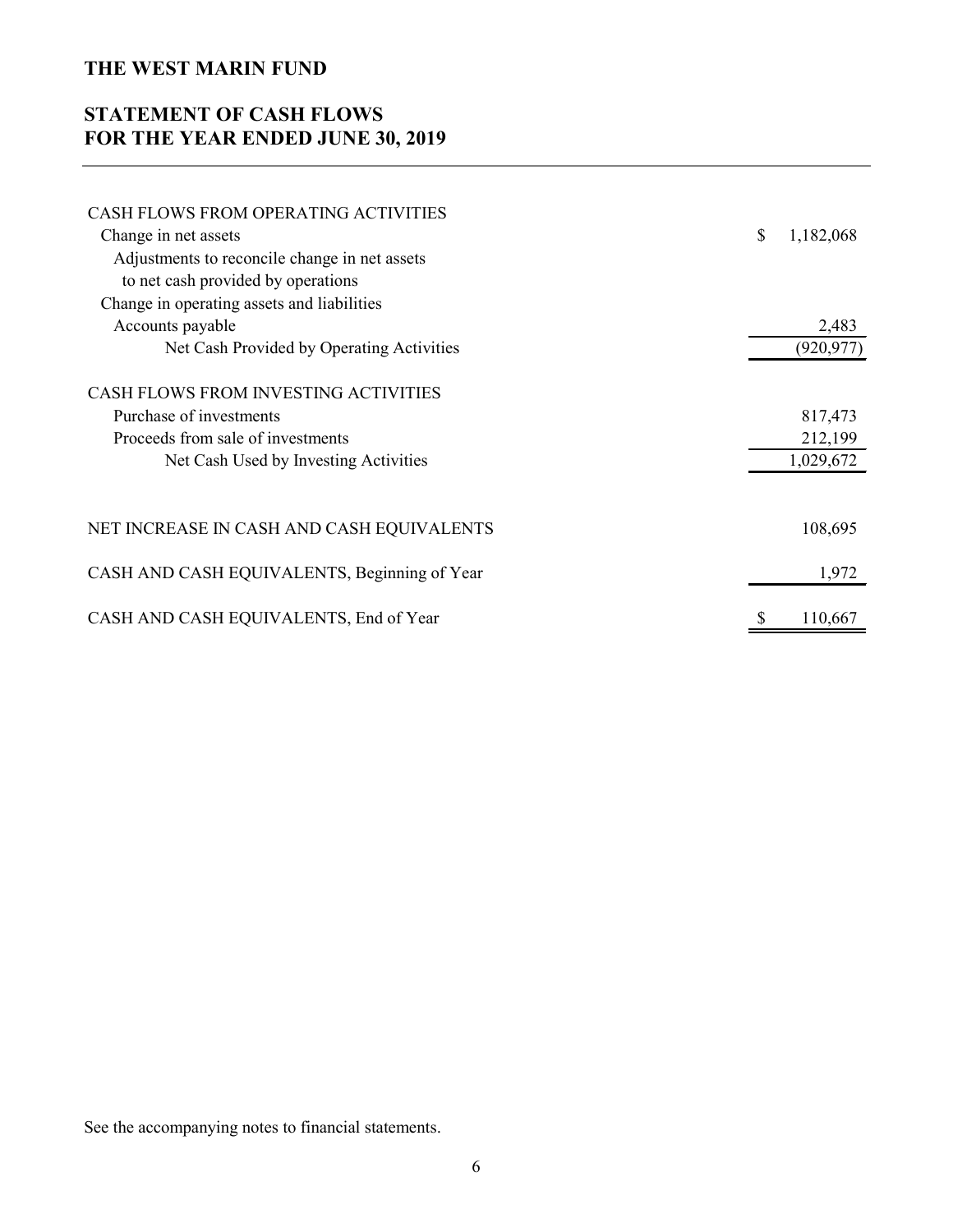## **NOTES TO FINANCIAL STATEMENTS JUNE 30, 2019**

### *NOTE #1 – NATURE OF ORGANIZATION AND SIGNIFICANT ACCOUNTING POLICIES*

#### **Organization**

The West Marin Fund (the "Organization") maintains and advances the cultural, health, educational, social and civic resources of West Marin through supporting other nonprofit organizations and providing philanthropic leadership to help create and promote efforts among citizens to maintain and improve the quality of life in that community.

#### **New Accounting Pronouncement**

In 2016, the Financial Accounting Standards Board (FASB) issued Accounting Standard Update (ASU) 2016-14, Not-for-Profit Entities (Topic 958) – Presentation of Financial Statements of Not-for-Profit Entities. The ASU addresses the complexity and understandability of net asset classification, deficiencies in information about liquidity and availability of resources, and the lack of consistency in the type of information provided about expenses and investment return. This ASU modified the current guidance over several criteria of which the following affected the Organization's financial statements:

- Net assets are to be segregated into two categories, "with donor restrictions" and "without donor restrictions", as opposed to the previous requirement of three classes of net assets.
- Disclosure of qualitative and quantitative information relating to management of liquidity and the availability of financial assets to cover short-term cash needs within one year from the consolidated statement of financial position date.
- Presentation of expenses by both their natural classification and their functional classification.
- Presentation of the indirect method reconciliation of operating cash flows on the consolidated statements of cash flows is no longer required when the direct method of reporting is used.
- Disclosure of the methods used to allocate costs among program and supporting (general and administrative and fundraising) functions.
- Presenting investment return net of external and direct internal investment expenses.

The Organization has implemented the provisions of this ASU as of June 30, 2019 because management believes it provides decision useful information.

#### **Cash and Cash Equivalents**

For purposes of the statement of cash flows, the Organization considers all cash and other highly liquid investments with original maturities of three months or less to be cash equivalents.

#### **Beneficial Interest in Assets Held by Community Foundation**

The Organization established an endowment fund that is perpetual in nature (the Fund) under a community foundation's (the CF) Non-Profit Preservation Endowment Challenge Grant Program and named the Organization as beneficiary. The Organization granted variance power to the CF, which allows the CF to modify any condition or restriction on its distributions for any specified charitable purpose or to any specified organization if, in the sole judgment of the CF's Board of Directors, such restriction or condition becomes unnecessary, incapable of fulfillment, or inconsistent with the charitable needs of the community. The fund is held and invested by the CF for the Organization's benefit and is reported at fair value in the statements of financial position, with distributions and changes in fair value recognized in the statements of activities.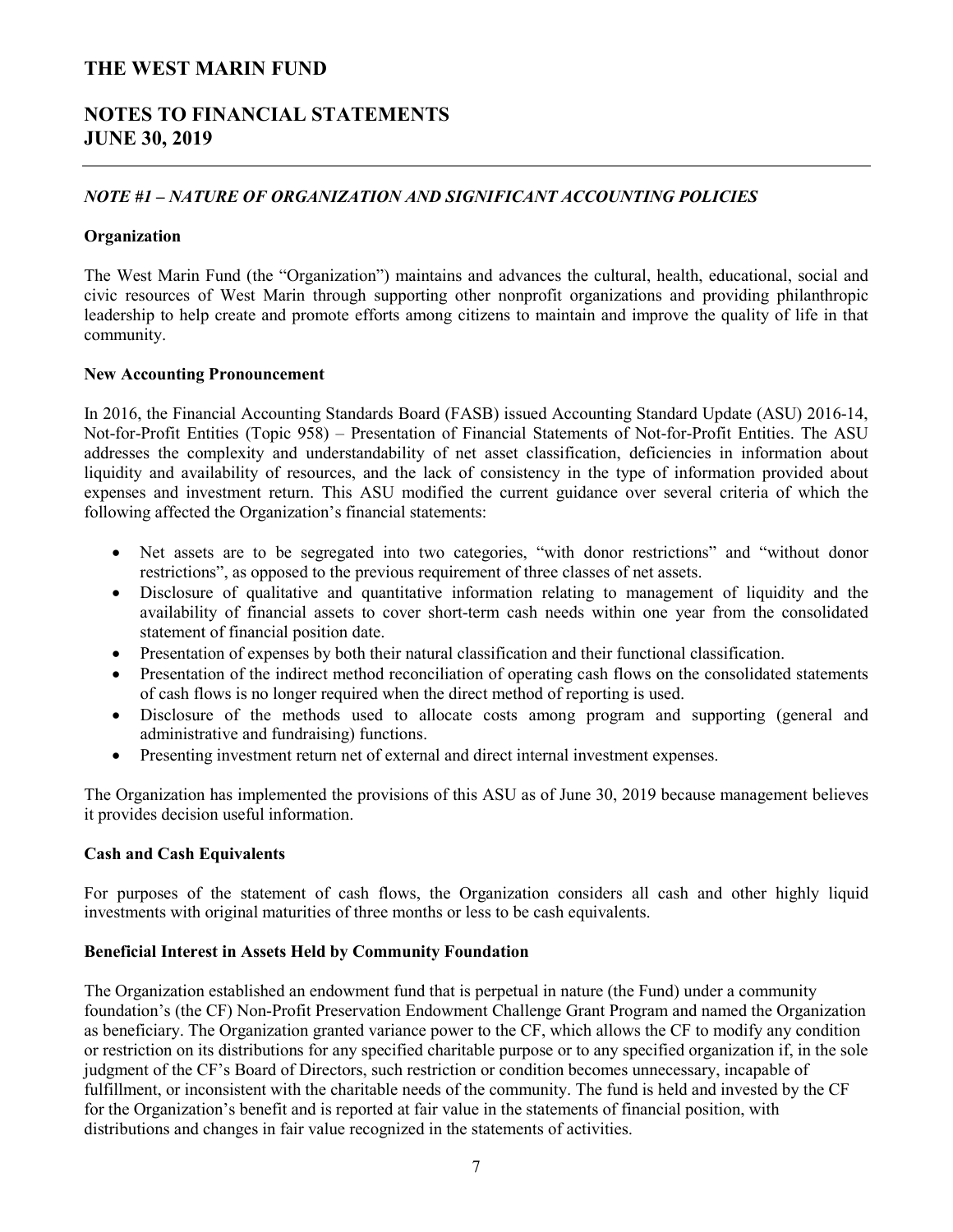## **NOTES TO FINANCIAL STATEMENTS JUNE 30, 2019**

#### **Promises to give**

Unconditional promises to give (pledges) are recognized as revenues in the period the promise is received and as assets, decreases in liabilities, or expenses depending on the form of the benefits received. Conditional promises to give are recognized when the conditions on which they depend are substantially met. Unconditional promises to give that are to be collected within one year are recorded at net realizable value. Unconditional promises to give that are expected to be collected in future years are recorded at the present value of their estimated future cash flows. The discounts on those amounts are computed using interest rates applicable to the years in which the promises are received. Amortization of the discounts is included in contribution revenue.

#### **Contributions**

Contributions received are recorded as Net Assets with Donor Restrictions or Net Assets without Donor Restrictions, depending on the existence and/or nature of any donor restrictions. When a restriction expires, (that is, when a stipulated time restriction ends or purpose restriction is accomplished), Net Assets with Donor Restrictions are reclassified to Net Assets without Donor Restrictions and reported in the statement of activities as net assets released from restrictions. Restricted support, where restrictions are met in the same period as the donation is made, is shown as additions to unrestricted support*.* Approximately 45% of the annual contributions is received from one community foundation. During the year ended June 30, 2019 board members of the Organization donated approximately \$71,200.

#### **Use of Estimates**

The preparation of financial statements in conformity with accounting principles generally accepted in the United States of America requires management to make estimates and assumptions that affect the reported amounts of assets and liabilities, and disclosure of contingent assets and liabilities, at the date of the financial statements and the reported amounts of revenues and expenses during the reporting period. Actual results could differ from those estimates.

#### **Income Taxes**

The Organization is a corporation that is exempt from income taxes under Section  $501(c)$  (3) of the Internal Revenue Code. The Organization has also been classified as an entity that is not a private foundation within the meaning of Section 509(a) and qualifies for deductible contributions as provided in Section 170(b) (1) (A) (vi). Income tax returns for 2015 and forward may be audited by regulatory agencies; however, the Organization is not aware of any such actions at this time.

The Organization has adopted Financial Accounting Standards Board (FASB) Accounting Standards Codification (ASC) Topic 740 that clarifies the accounting for uncertainty in tax positions taken or expected to be taken on a tax return and provides that the tax effects from an uncertain tax position can be recognized in the financial statements only if, based on its merits, the position is more likely than not to be sustained on audit by the taxing authorities. Management believes that all tax positions taken to date are highly certain, and, accordingly, no accounting adjustment has been made to the financial statements. Interest and penalties related to uncertain tax positions are recorded as part of the income tax expense, when applicable.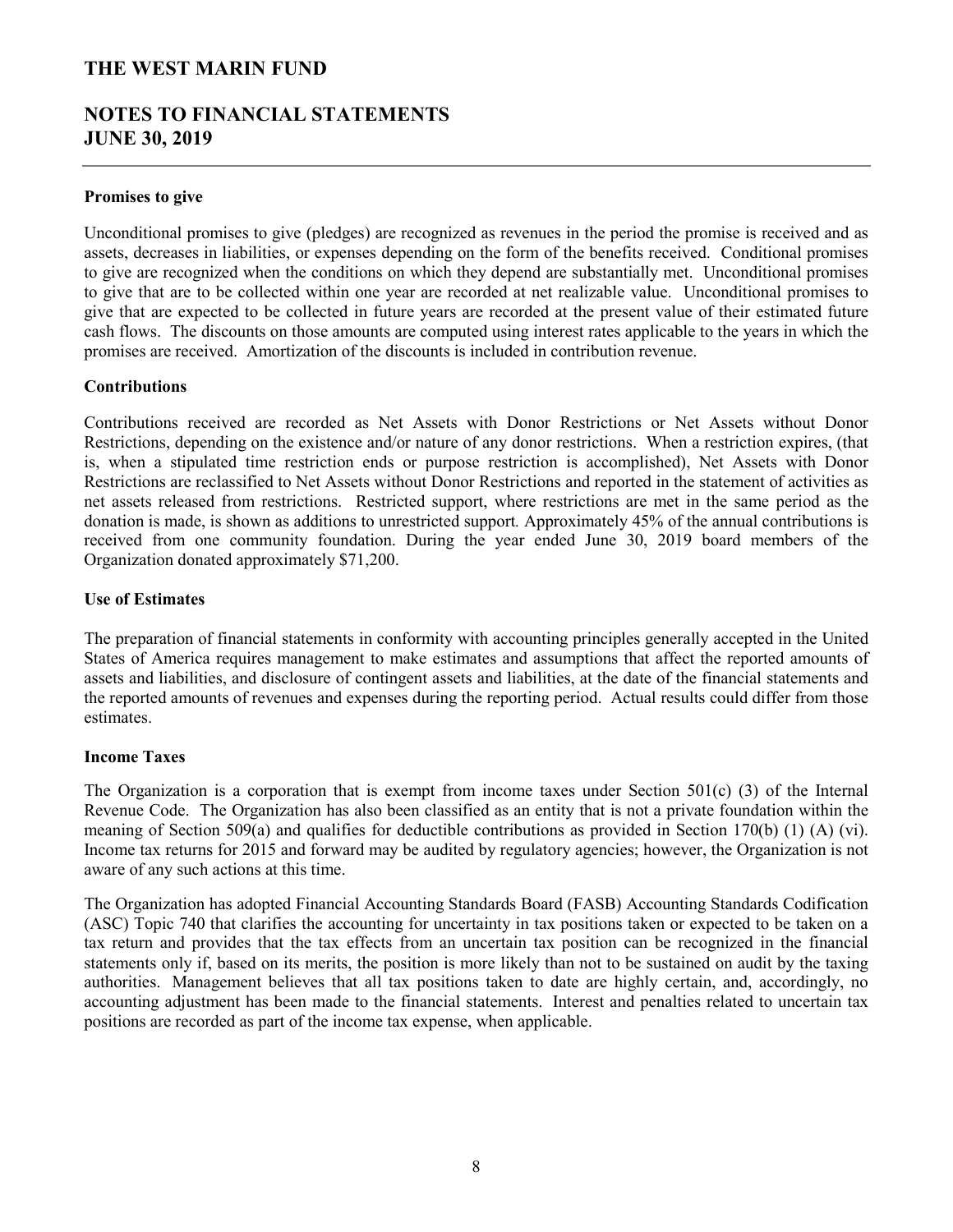## **NOTES TO FINANCIAL STATEMENTS JUNE 30, 2019**

#### **Allocation of Functional Expenses**

The personnel costs of providing the various programs and other activities have been summarized on a functional basis in the statement of functional expenses based on time spent by personnel in performing functional activities. Accordingly, the personnel costs have been allocated among the programs and supporting services benefited.

#### **Description of Program and Supporting Services**

#### Community Grants

The Organization provides support for various nonprofit groups and organizations serving the community. The Organization supports a youth philanthropy program and a youth center in the community. It also conducts educational seminars and programs for community organizations and members.

#### Management and General

Management and general support services include those expenses that are not directly identifiable with any other specific function but provide for the overall support and direction of the Organization. These include functions necessary to maintain an equitable employment program, manage the financial and budgetary responsibilities of the organization, and manage other similar functions.

#### Fundraising Activities

Provides the structure necessary to encourage and secure financial support from individuals, foundations, and corporations.

#### *NOTE 2 – LIQUIDITY AND AVAILABILITY*

Financial assets available for general expenditures, that is, without donor or other restrictions limiting their use, within one year of the statement of financial position date, comprise the following:

| Cash                                        | \$110,667 |
|---------------------------------------------|-----------|
| Investments                                 | 503,040   |
| Beneficial interest in community foundation | 607,892   |
| Total                                       | \$613,707 |

As part of the Organization's liquidity management, it has a policy of structuring its financial assets to be available as its general expenditures, liabilities, and other obligations come due.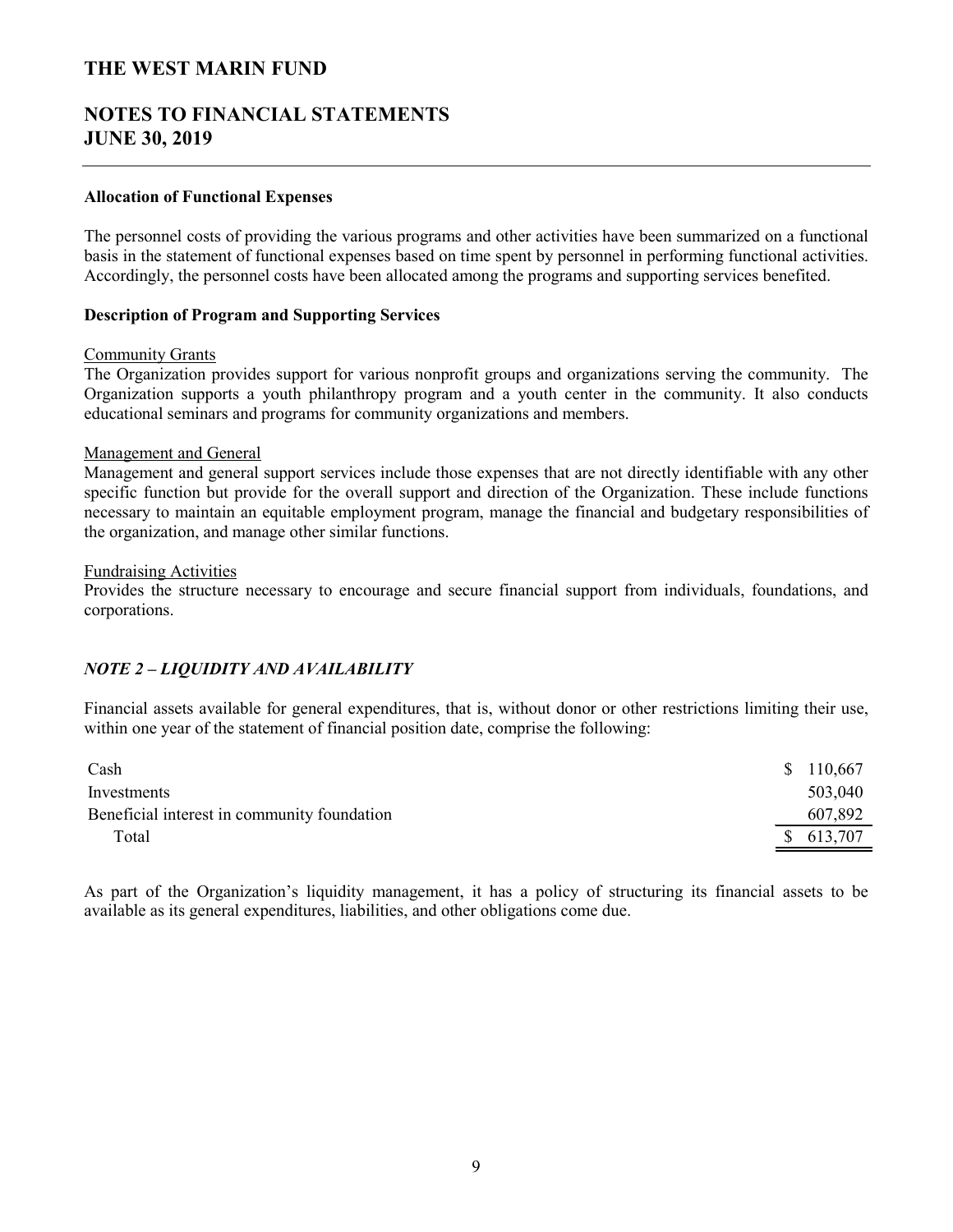## **NOTES TO FINANCIAL STATEMENTS JUNE 30, 2019**

#### *NOTE # 4 – INVESTMENTS*

Investments in equity securities with readily determinable fair values and all debt securities are carried at fair value. Fair value is determined using quoted market prices (where available), or if not available, estimated fair values are determined based on quoted market prices of financial instruments with similar characteristics. All other investments are carried at the lower of cost or market. Recognized gains and losses on investments are reflected in the statement of activities. Dividends and interest income are recorded during the period earned.

Fair value of investments as of June 30:

| Mutual funds                                    | \$<br>503,040 |
|-------------------------------------------------|---------------|
| Beneficial interest in community foundation     | 2,105,528     |
| Total investments                               | 2,608,568     |
|                                                 |               |
| Investment activity for the year ended June 30: |               |
| Unrealized gain on investments                  | \$<br>73,035  |
| Interest and dividends                          | 42,151        |
| Subtotal investment income                      | 115,186       |
| Investment expenses                             | (1,660)       |
| Investment income                               | 113,526       |

#### *NOTE # 5 – FAIR VALUE*

The Organization determines the fair market values of certain financial instruments based on the fair value hierarchy established in FASB ASC 820-10-50, which requires an entity to maximize the use of observable inputs and minimize the use unobservable inputs when measuring fair value. The standard describes three levels of inputs that may be used to measure fair value.

The following provides a summary of the hierarchical levels used to measure fair value:

Level 1 - Quoted prices in active markets for identical assets or liabilities that the reporting entity has the ability to access at the measurement date. Level 1 asset and liabilities may include debt and equity securities that are traded in an active exchange market and that are highly liquid and are actively traded in over-thecounter markets.

Level 2 - Observable inputs other than Level 1 prices such as quoted prices for similar assets or liabilities; quoted prices in markets that are not active; or other inputs that are observable or can be corroborated by observable market data for substantially the full term of the assets or liabilities. Level 2 assets and liabilities may include debt securities with quoted prices that are traded less frequently than exchange-traded instruments and other instruments whose value is determined using a pricing model with inputs that are observable in the market or can be derived principally from or corroborated by observable market data. This category generally includes U.S. Government and agency mortgage-backed debt securities, corporate debt securities, derivative contracts, residential mortgage, and loans held-for-sale.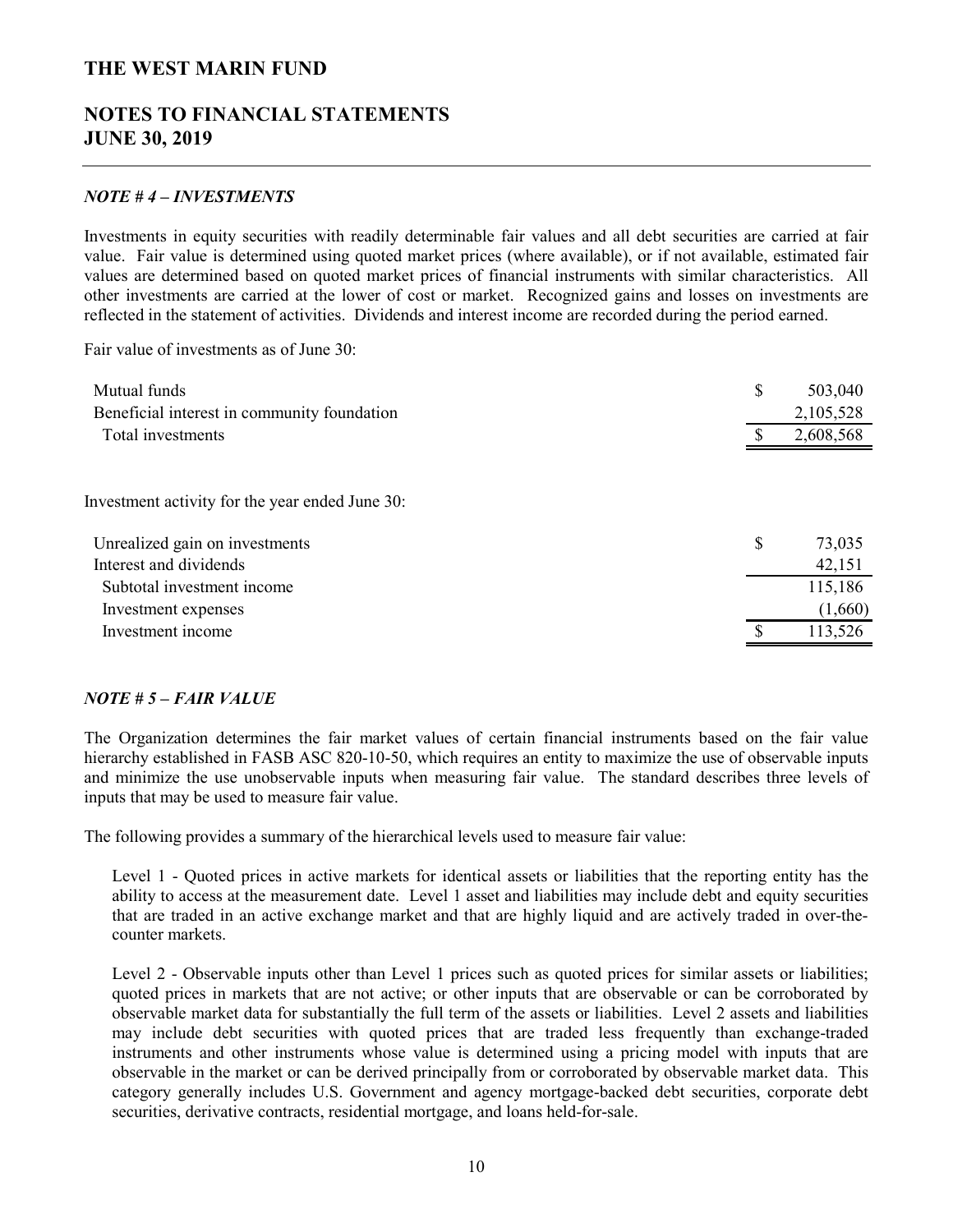## **NOTES TO FINANCIAL STATEMENTS JUNE 30, 2019**

Level 3 - Unobservable inputs that are supported by little or no market activity and that are significant to the fair value of the assets or liabilities. Level 3 assets and liabilities include financial instruments whose value is determined using pricing models, discounted cash flow methodologies, or similar techniques, as well as instruments for which the determination of fair value requires significant management judgment or estimation. This category generally includes certain private equity investments, retained residual interests in securitizations, residential MSRs, asset-backed securities (ABS), highly structured or long-term derivative contracts and certain collateralized debt obligations (CDO) where independent pricing information was not able to be obtained for a significant portion of the underlying assets.

In some cases, the inputs used to measure the fair value of an asset or a liability might be categorized within different levels of the fair value hierarchy. In those cases, the fair value measurement is categorized in its entirety in the same level of the fair value hierarchy as the lowest level input that is significant to the entire measurement. Assessing the significance of a particular input to entire measurement requires judgment, taking into account factors specific to the asset or liability. The categorization of an asset within the hierarchy is based upon the pricing transparency of the asset and does not necessarily correspond to the Organization's assessment of the quality, risk, or liquidity profile of the asset or liability.

A significant portion of investment assets are classified within Level 1 because they comprise open-end mutual funds with readily determinable fair values based on daily redemption values. The Organization also has a beneficial interest in assets held by a community foundation that are based on the fair value of fund investments as reported by the community foundation and classified within Level 2 based on the credit quality, time to maturity, stated interest rates, and market-rate assumptions of the separate underlying investments associated with these accounts.

#### **Assets and Liabilities Recorded at Fair Value on a Recurring Basis**

The following table presents the balances of the assets measured at fair value on a recurring basis as of June 30, 2019. The Organization did not have any liabilities measured at fair value on a recurring basis.

|                                             | Level 1 |                          | Level 2 |                | Level 3 |    | Total |           |
|---------------------------------------------|---------|--------------------------|---------|----------------|---------|----|-------|-----------|
| Mutual funds                                |         | 503.040                  |         | $\blacksquare$ |         | ۰. |       | 503,040   |
| Beneficial interest in community foundation |         | $\overline{\phantom{0}}$ |         | 2,105,528      |         | -  |       | 2,105,528 |
| Total                                       |         | 503.040                  |         | 2,105,528      |         | -  |       | 2,608,568 |

#### *NOTE # 6 - OPERATING LEASES*

The Organization rents its administrative offices in Point Reyes Station, California under an operating lease that will expire in March 2021. Rent expense is \$420 per month.

Future minimum payments under these leases are as follows:

| Year Ending June 30 |   | Amount |
|---------------------|---|--------|
| 2020                | Φ | 4,890  |
| 2021                |   | ,780   |
| Total               |   | .670   |

Rent expense under the office lease for the year ended June 30, 2019 was \$9,698.